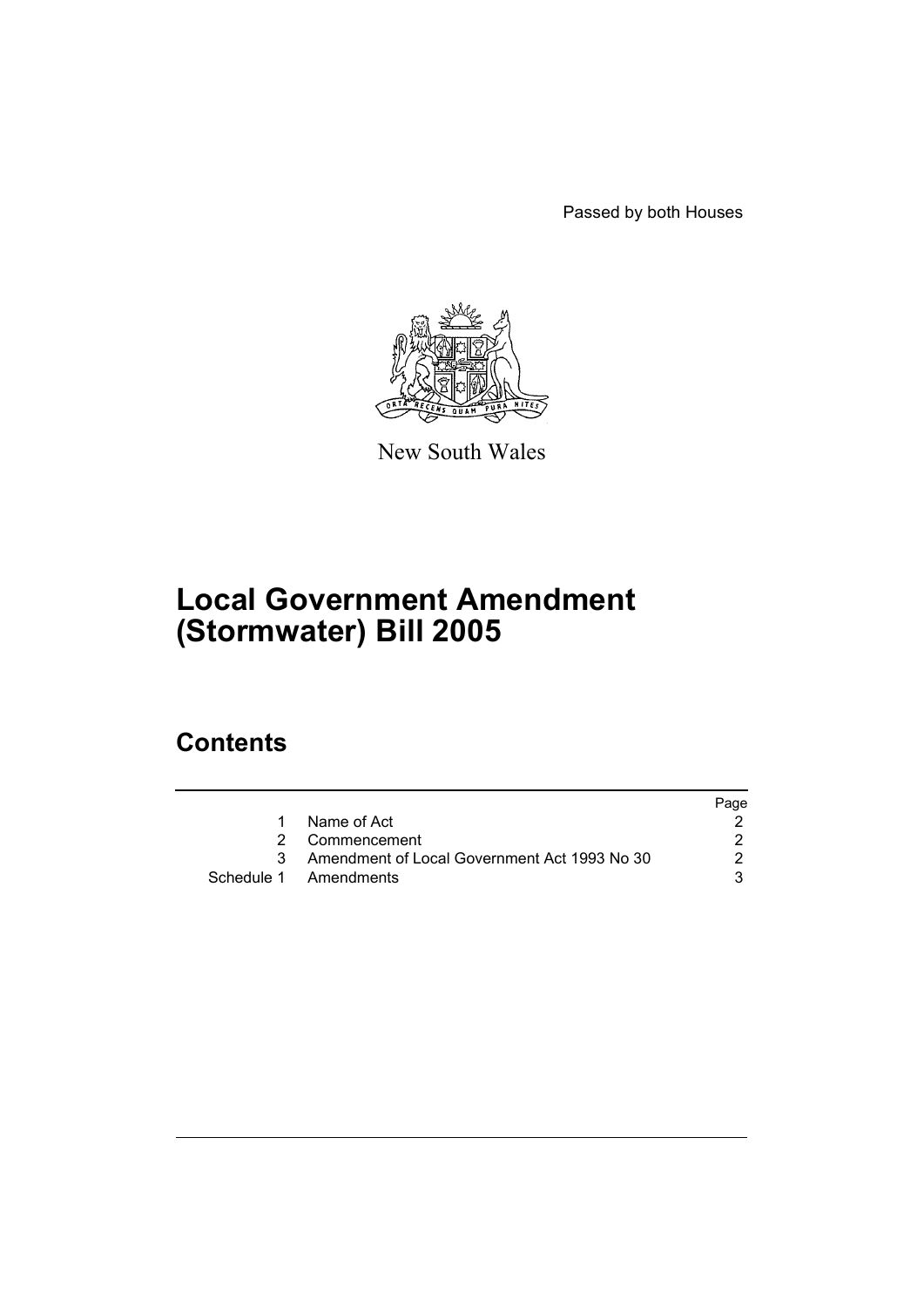*I certify that this PUBLIC BILL, which originated in the LEGISLATIVE ASSEMBLY, has finally passed the LEGISLATIVE COUNCIL and the LEGISLATIVE ASSEMBLY of NEW SOUTH WALES.*

> *Clerk of the Legislative Assembly. Legislative Assembly, Sydney, , 2005*



New South Wales

# **Local Government Amendment (Stormwater) Bill 2005**

Act No , 2005

An Act to amend the *Local Government Act 1993* to allow councils to make and levy annual charges for the provision of stormwater management services; and for other purposes.

*I have examined this Bill, and find it to correspond in all respects with the Bill as finally passed by both Houses.*

*Chairman of Committees of the Legislative Assembly.*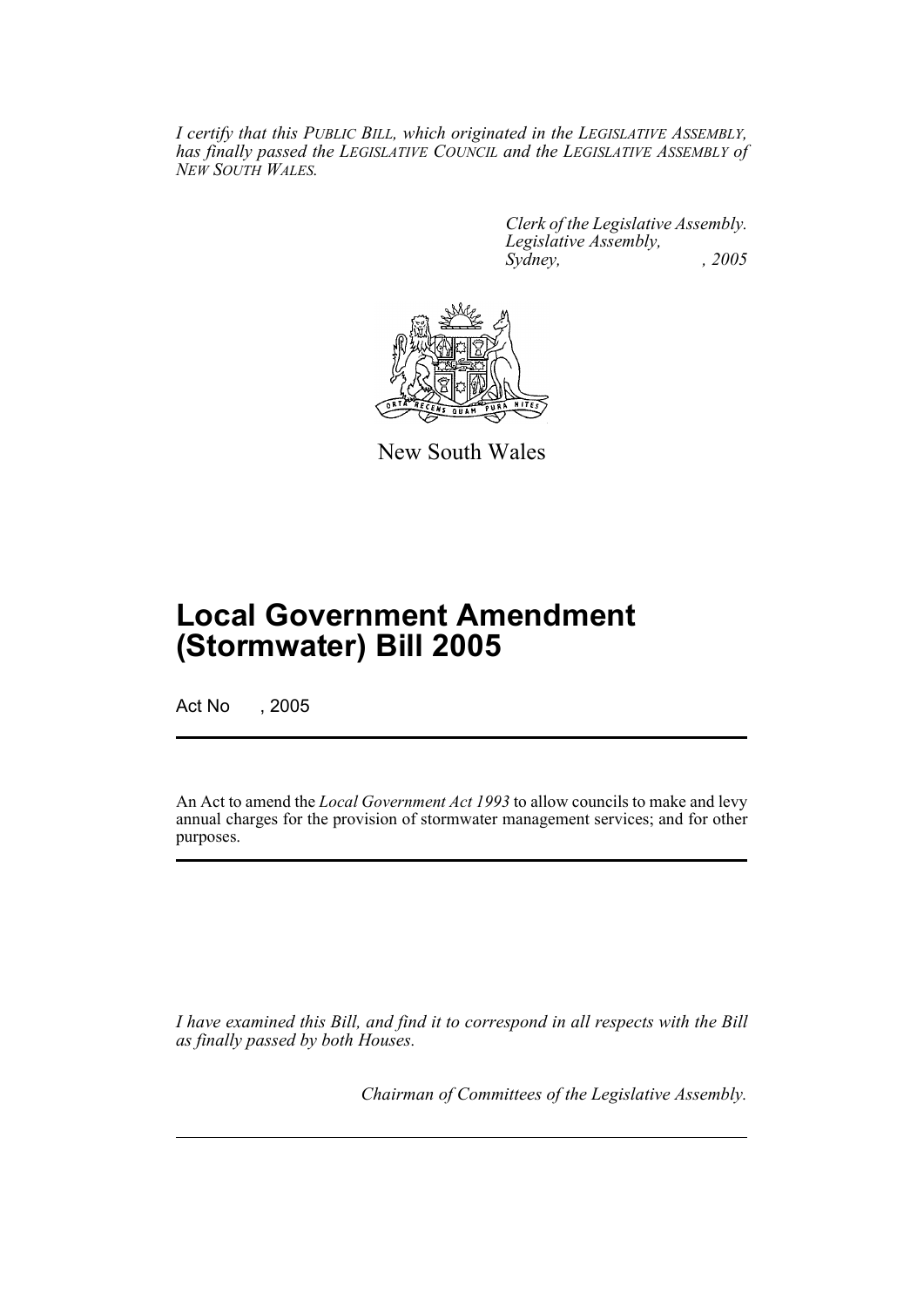# **The Legislature of New South Wales enacts:**

### **1 Name of Act**

This Act is the *Local Government Amendment (Stormwater) Act 2005*.

# **2 Commencement**

This Act commences on a day or days to be appointed by proclamation.

# **3 Amendment of Local Government Act 1993 No 30**

The *Local Government Act 1993* is amended as set out in Schedule 1.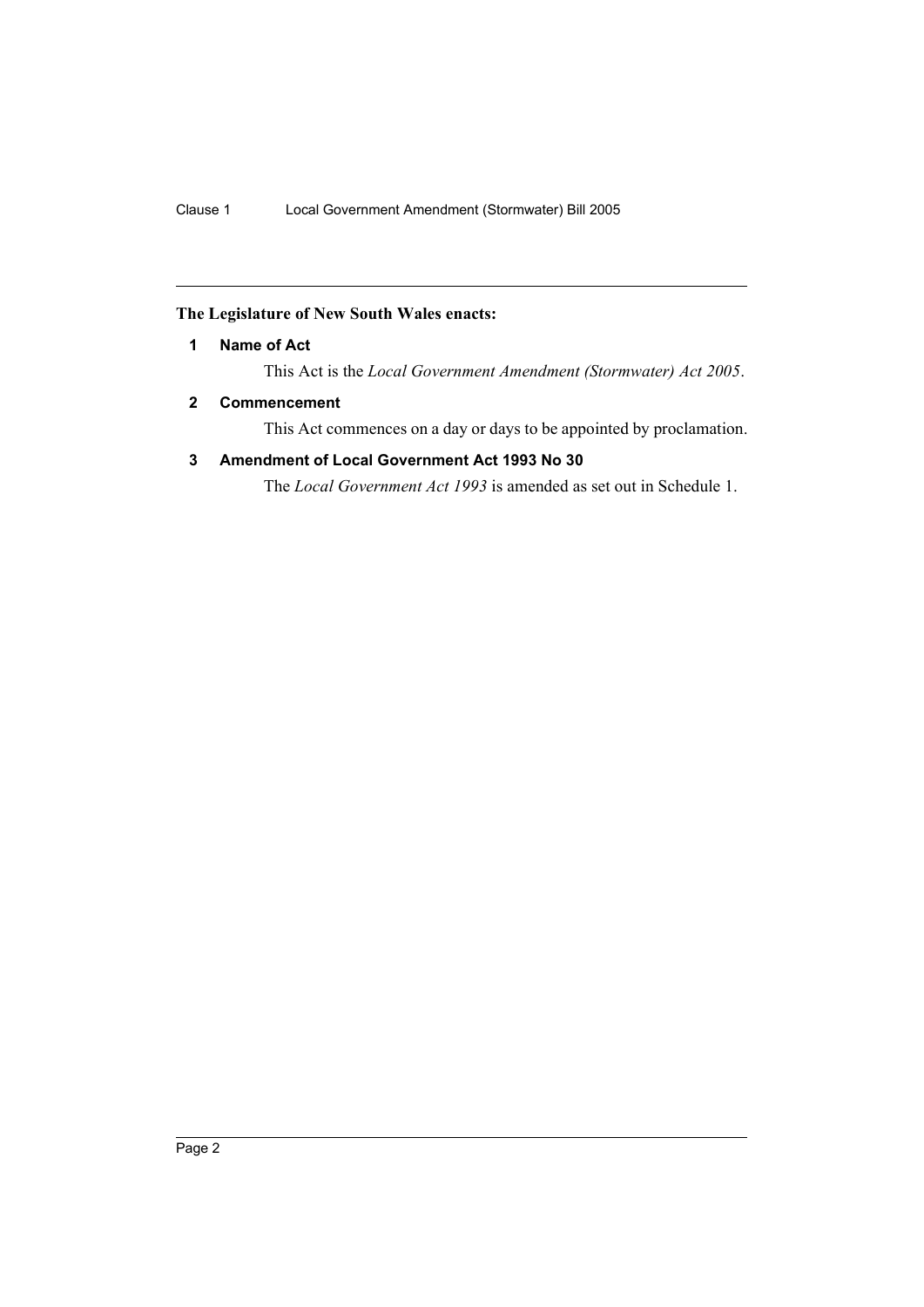Local Government Amendment (Stormwater) Bill 2005

Amendments **Amendments** Schedule 1

# **Schedule 1 Amendments**

(Section 3)

### **[1] Section 496A**

Insert after section 496:

#### **496A Making and levying of annual charges for stormwater management services**

- (1) A council may, in accordance with the regulations, make and levy an annual charge for the provision of stormwater management services for each parcel of rateable land for which the service is available.
- (2) Subsection (1) does not authorise or permit a council to make or levy an annual charge for the provision of stormwater management services for rateable land that is:
	- (a) owned by the Crown, and
	- (b) held under a lease for private purposes granted under the *Housing Act 2001* or the *Aboriginal Housing Act 1998*.

**Note.** Section 555 (1) (a) provides that land owned by the Crown is not rateable land unless it is held under a lease for a private purpose.

# **[2] Section 505 Application of Part**

Insert after section 505 (a) (iv):

(v) annual charges for stormwater management services, and

# **[3] Section 505 (c)**

Insert at the end of section 505 (b):

, and

(c) annual charges made and levied towards the cost of providing stormwater management services.

# **[4] Section 510A**

Insert after section 510:

#### **510A Maximum annual charge for stormwater management services**

(1) The regulations are to prescribe the maximum annual charge that a council may levy for the provision of stormwater management services for parcels of land in respect of which such a charge may be levied.